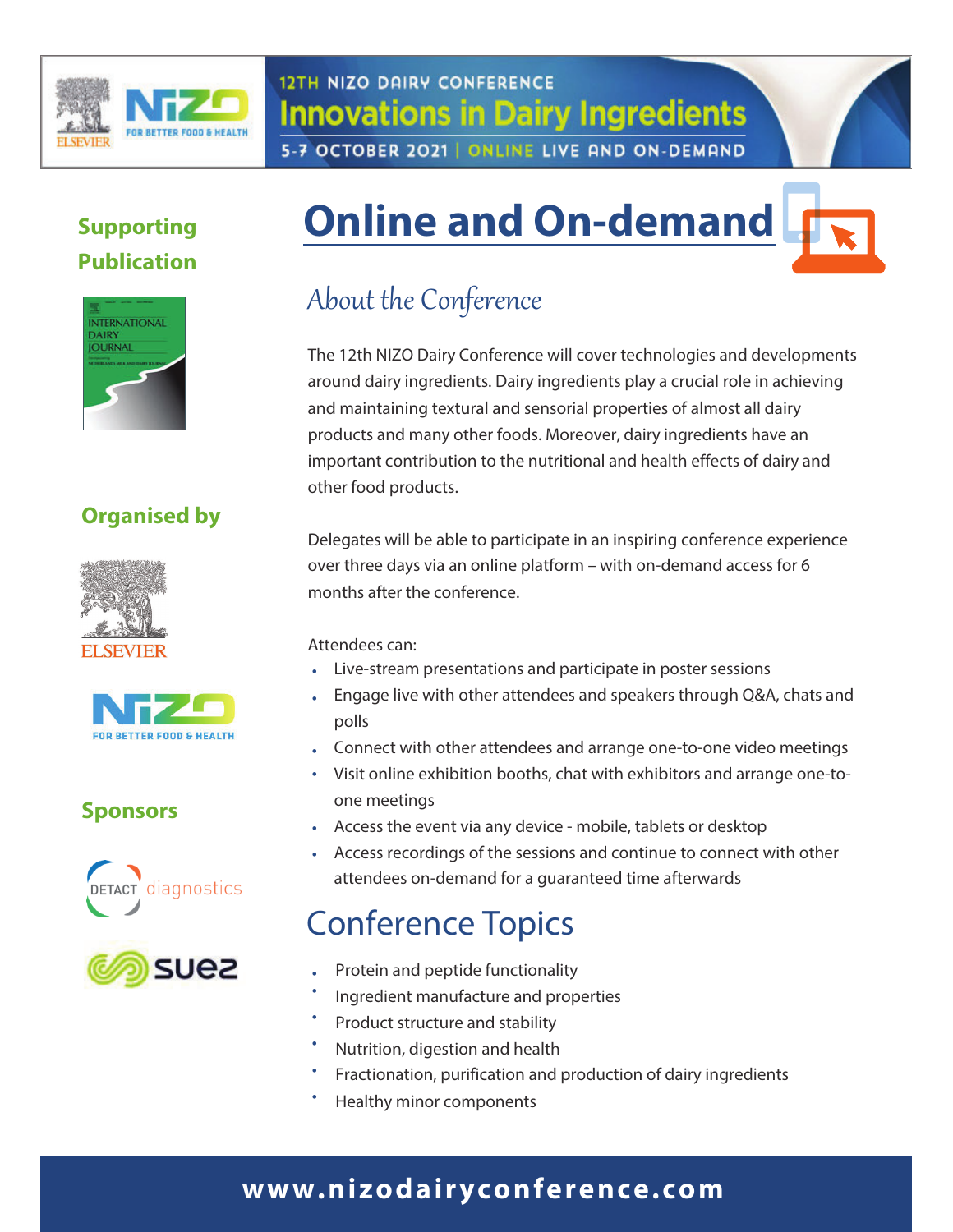# **Online Sponsorship** and Exhibition **Information**

Elsevier's extensive global network of scientists in academia, business and government is being targeted to generate a highly qualified audience from the NIZO Dairy Conference community.

## PARTICIPATE LIVE AT THE NIZO DIARY **CONFERENCE TO:**

 $\mathbf{1}$ 

 $\left(3\right)$ 

4

 $\sqrt{5}$ 

 $\begin{bmatrix} 6 \end{bmatrix}$ 

 $\sqrt{7}$ 

- Launch new products and highlight existing ones
- Increase brand awareness and elevate your company profile
- Network with specialists, seek international partners and form new alliances
- Increase visibility in focused markets
	- Communicate your message to a highly qualified scientific and expert community
- Build relationships for the future
- Attract new talent and strengthen partnerships
- Generate sales leads and educate the market
- Benefit from online and 6 months on-demand exposure after the conference

# **Marketing Reach**

An extensive marketing campaign will be used to promote NIZO Dairy Conference to ensure maximum exposure for your organisation.

Website **W** 

A website devoted to the Conference, www.nizodairyconference.com is live and will be updated continuously in the lead up to the event providing all current information on the program, speakers, networking functions and a section dedicated to sponsors and exhibitors.

## **Social media/Twitter** #NIZOdairyconference



# **E-Mail Marketing**

Direct email broadcasts will be distributed regularly in the lead up to the event. The email broadcasts include Conference updates such as programme announcements, registration opening, networking functions, newly confirmed

For further information on sponsorship and exhibition opportunities, **Please contact:** 

# Carolina Ulloa Parra

sponsors and exhibitors and more.

Conference Sponsorship Sales Executive

STM Journals | Elsevier Radarweg 29 | 1043NX Amsterdam The Netherlands

 $T: +31204852125$ E-mail: c.ulloaparra@elsevier.com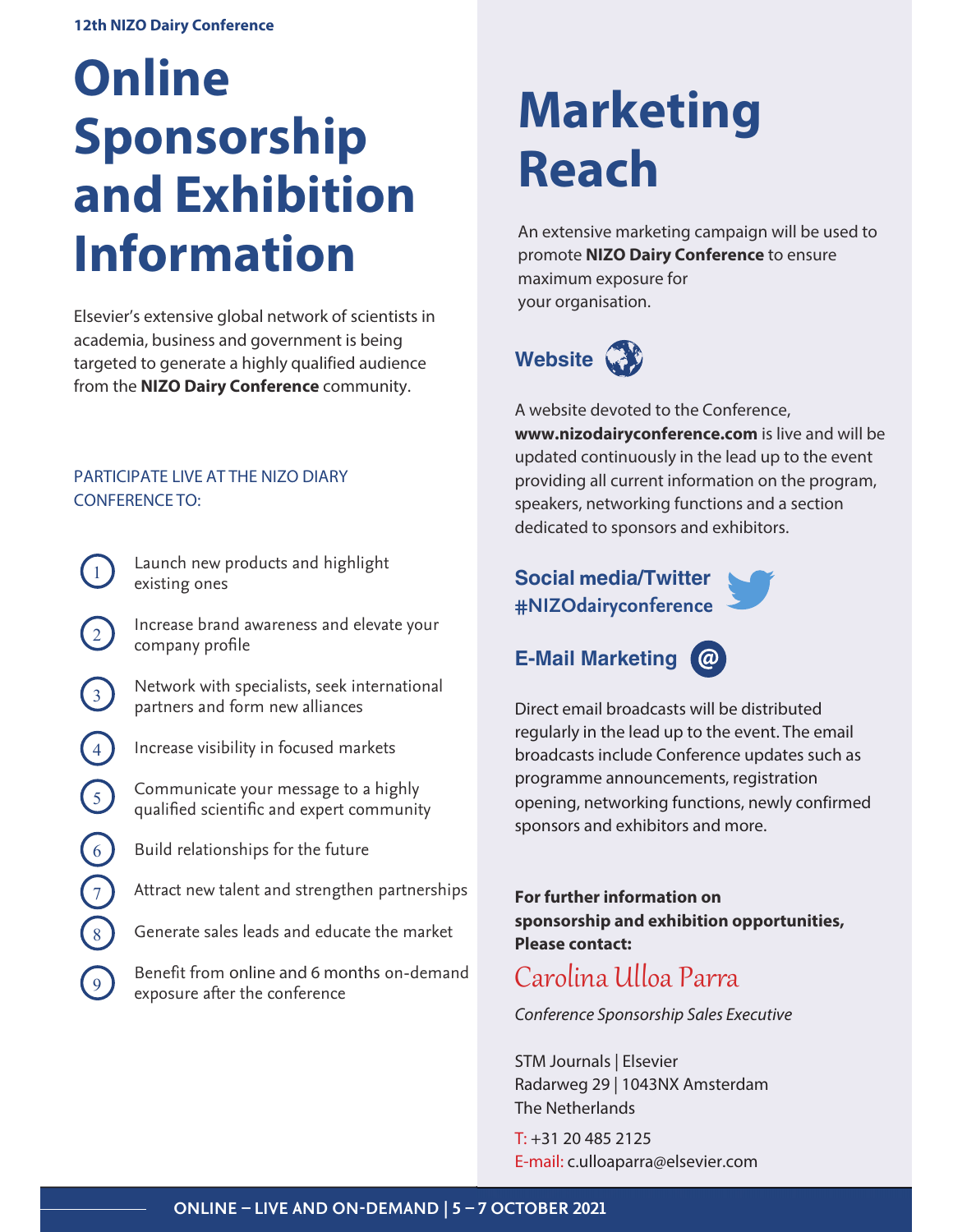## **ONLINE SPONSORSHIP & EXHIBITION OPPORTUNITIES**

Reach your target audience: this meeting offers you the opportunity to engage online with people looking for your solutions to their research issues. Big or small, product or service recognition is something that all institutions want to achieve, so use this event to grow your reputation in the **Dairy** community. Work hand in hand with us to enjoy marketing support and exposure which includes web, social media and print. The below sponsorship opportunities provide you with the flexibility to pick and choose how to gain business exposure and a chance to connect with additional researchers.

We are also happy to discuss other sponsorship activities that are not included here to satisfy your marketing objectives.

Included in all sponsorship options is the listing of your company name, logo and description on the

- Conference Website
- Conference Online Platform and Event App
- Mailings (logo only)



€ 3.000

### **WORKSHOP**

## € 5.000



Host an interactive online workshop with unlimited numbers of delegates.

- Perfect for product demonstrations and audience education.
- Live Q&A, chat and voting options to increase engagement with the audience
- Listed in the program as a dedicated workshop with branding and overview of topics to be covered as well as speaker details
- Promotion on the home page at the platform with one banner and one pop up message
- Two push notifications in the event app
- · Includes a virtual exhibition booth
- 5 complimentary conference passes

## **BRANDED NEWSFEED**



Make your brand visible with a rotating banner at the home page of the online platform

- Delegates will see your logo every time they enter the platform and navigate through it during the whole event
- Includes a virtual exhibition booth
- 5 complimentary conference passes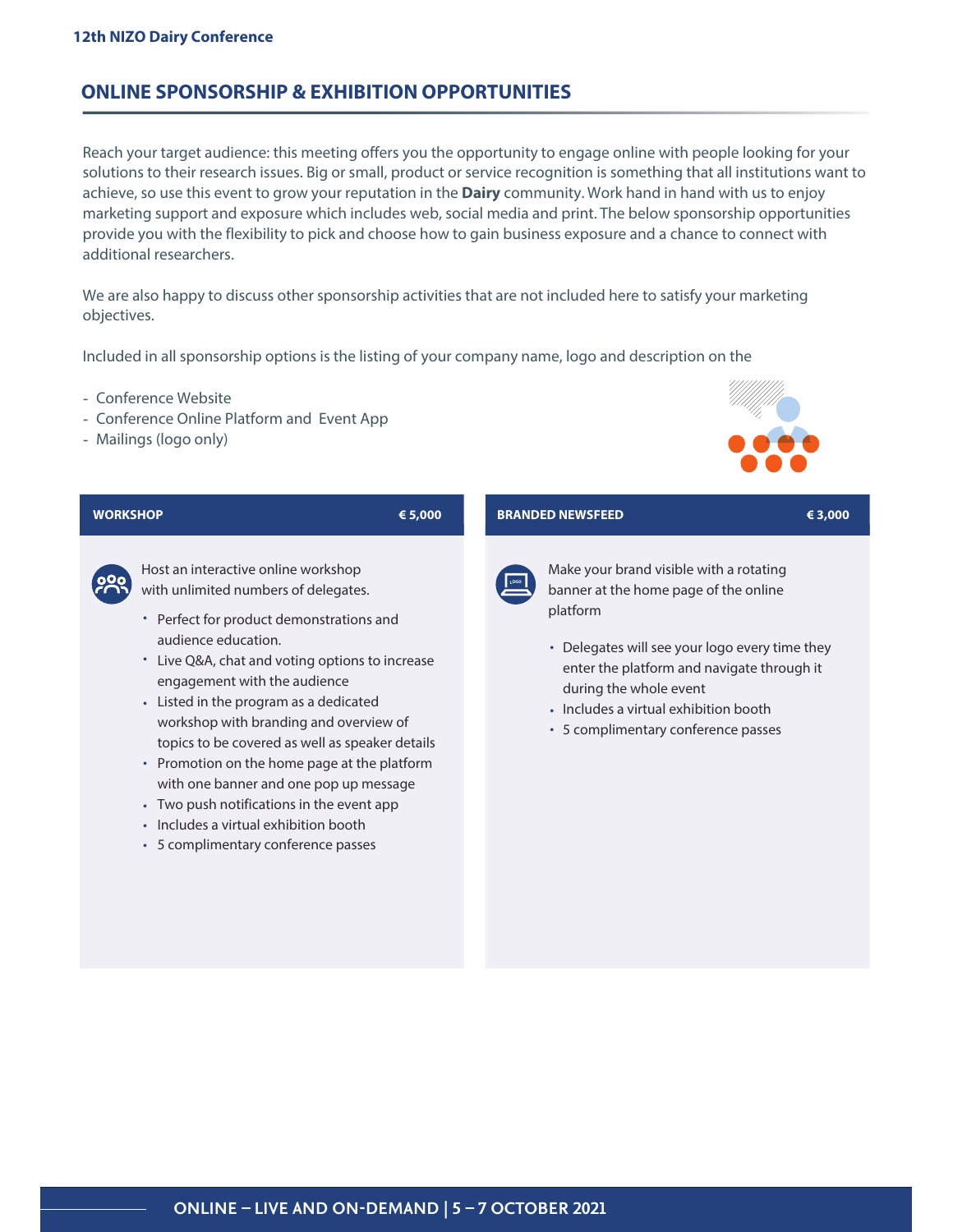## € 2,000 **ROUND TABLE** Host an interactive online session with up to 15 persons up to 30 minutes during one of the breaks. Attendees can participate with camera and microphone and network with other attendees. Perfect to showcase your innovations and get feedback.

- . Listed in the program with associated branding
- Promotion of the round table in one of the newsletters
- . One push notifications in the event app
- . 4 complimentary conference passes

#### **BRANDED VIDEO (2-3 minutes)**



Before each parallel stream session begins, there's an opportunity to position your short video in front of attendees who are placed in the lobby waiting to join the session.

€ 1,600

€ 800

• 3 complimentary conference passes

### **BRANDED HOLDING SLIDE**

#### € 1,300

Before each parallel stream session begins, there's an opportunity to position your logo in front of attendees who are placed in the lobby waiting to join the session.

• 3 complimentary conference passes

### **VIRTUAL EXHIBITION BOOTH**



Your own page on the event platform that will include

- Your Company Logo
- About Us use of a company description
- Resources links provided to visitors of the **hooth**
- \* Contact Us full contact details of relevant business contact
- · Video/Image area upload an image or video
- Chat room, in which company representatives talk with attendees during live sessions
- List of representatives of the company, available for chat and appointments
- \* Representatives and attendees can have private chat conversations and private meetings through video call
- Live then 'on demand' for 6 months after the closing date of the event
- \* Your logo mentioned on the exhibitors banner located on the News feed
- \* 2 complimentary conference passes